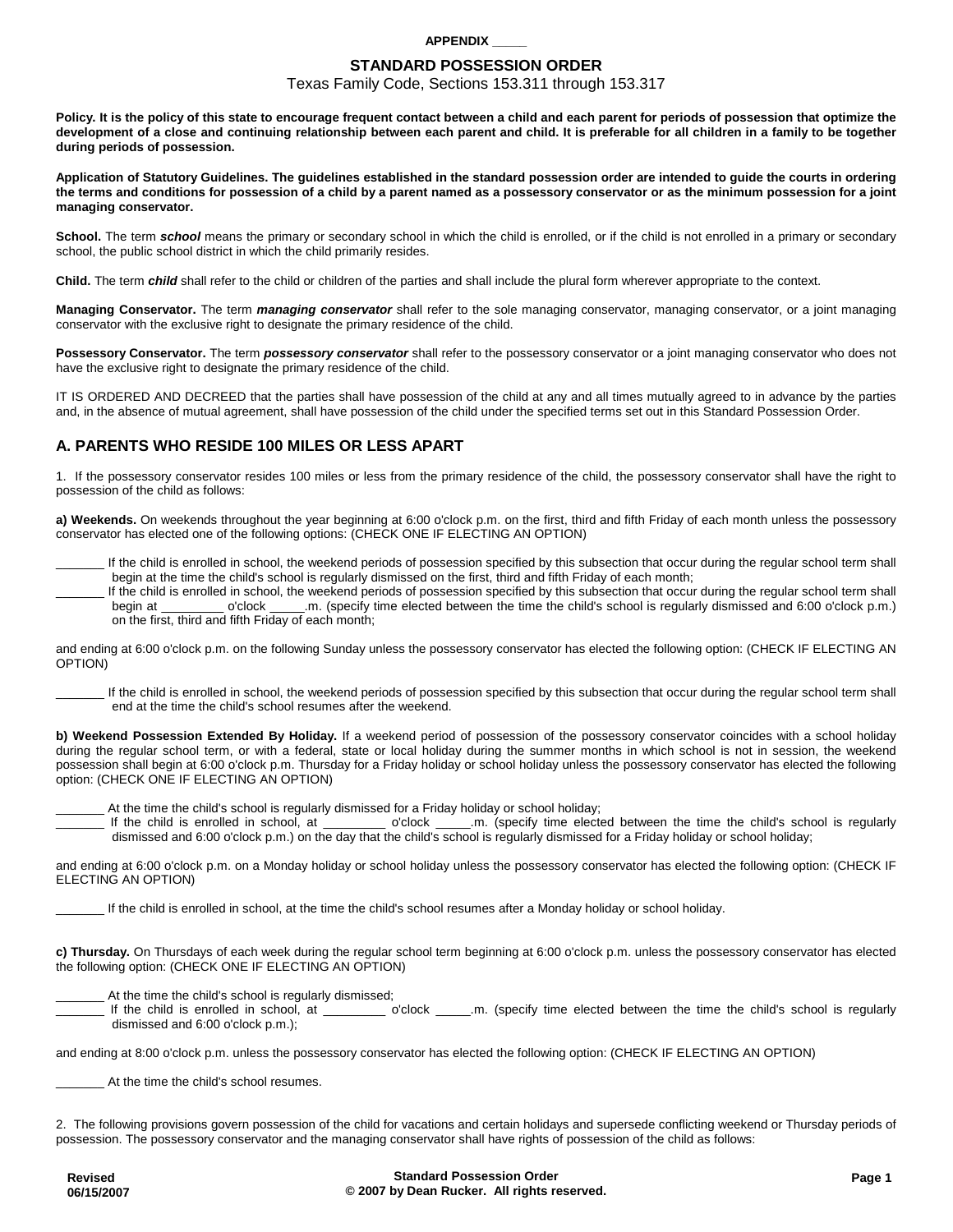**a) Spring Vacation.** The possessory conservator shall have possession of the child in even-numbered years beginning at 6:00 o'clock p.m. on the day the child is dismissed from school for the school's spring vacation unless the possessory conservator has elected one of the following options: (CHECK ONE IF ELECTING AN OPTION)

If the child is enrolled in school, at the time the child's school is regularly dismissed for the school's spring vacation;

If the child is enrolled in school, at \_\_\_\_\_\_\_\_ o'clock \_\_\_\_.m. (specify time elected between the time the child's school is regularly dismissed and 6:00 o'clock p.m.) on the day the child's school is regularly dismissed for the school's spring vacation;

and ending at 6:00 o'clock p.m. on the day before school resumes after that vacation unless the possessory conservator has elected the following option: (CHECK IF ELECTING AN OPTION)

If the child is enrolled in school, at the time the child's school resumes after that vacation.

The managing conservator shall have possession for the same period in odd-numbered years.

#### **b) Summer**

(1) If the possessory conservator gives the managing conservator written notice by April 1 of each year specifying an extended period or periods of summer possession, the possessory conservator shall have possession of the child for thirty (30) days beginning not earlier than the day after the child's school is dismissed for the summer vacation and ending not later than seven (7) days before school resumes at the end of the summer vacation, to be exercised in not more than two (2) separate periods of at least seven (7) consecutive days each.

(2) If the possessory conservator does not give the managing conservator written notice by April 1 of each year specifying an extended period or periods of summer possession, the possessory conservator shall have possession of the child for thirty (30) consecutive days beginning at 6:00 o'clock p.m. on July 1 and ending at 6:00 o'clock p.m. on July 31.

(3) If the managing conservator gives the possessory conservator written notice by April 15 of each year, the managing conservator shall have possession of the child on any one weekend beginning Friday at 6:00 o'clock p.m. and ending at 6:00 o'clock p.m. on the following Sunday during any one period of possession by the possessory conservator under Subdivisions (b)(1) or (b)(2), provided that the managing conservator picks up the child from the possessory conservator and returns the child to that same place; and

(4) If the managing conservator gives the possessory conservator written notice by April 15 of each year or gives the possessory conservator 14 days' written notice on or after April 16 of each year, the managing conservator may designate one weekend beginning not earlier than the day after the child's school is dismissed for the summer vacation and ending not later than seven (7) days before school resumes at the end of the summer vacation, during which an otherwise scheduled weekend period of possession by the possessory conservator will not take place, provided that the weekend so designated does not interfere with the possessory conservator's period or periods of extended summer possession or with Father's Day weekend if the possessory conservator is the father of the child.

# **B. PARENTS WHO RESIDE OVER 100 MILES APART**

If the possessory conservator resides more than 100 miles from the residence of the child, the possessory conservator shall have the right to possession of the child as follows:

**1) Weekends.** On weekends throughout the year beginning at 6:00 o'clock p.m. on the first, third, and fifth Friday of each month unless the possessory conservator has elected one of the following options: (CHECK ONE IF ELECTING AN OPTION)

If the child is enrolled in school, the weekend periods of possession specified by this subsection that occur during the regular school term shall begin at the time the child's school is regularly dismissed on the first, third and fifth Friday of each month;

If the child is enrolled in school, the weekend periods of possession specified by this subsection that occur during the regular school term shall begin at \_\_\_\_\_\_\_\_\_ o'clock \_\_\_\_\_.m. (specify time elected between the time the child's school is regularly dismissed and 6:00 o'clock p.m.) on the first, third and fifth Friday of each month;

and ending at 6:00 o'clock p.m. on the following Sunday unless the possessory conservator has elected the following option: (CHECK IF ELECTING AN OPTION)

If the child is enrolled in school, the weekend periods of possession specified by this subsection that occur during the regular school term shall end at the time the child's school resumes after the weekend.

**2) Alternative Weekend Possession.** In lieu of the foregoing, the possessory conservator shall have the right to possession of the child not more than one weekend per month of the possessory conservator's choice beginning at 6:00 o'clock p.m. on the day school recesses for the weekend unless the possessory conservator has elected one of the following options: (CHECK ONE IF ELECTING AN OPTION)

\_\_\_\_\_\_\_ If the child is enrolled in school, at the time the child's school is regularly dismissed for the weekend;

o'clock \_\_\_\_\_\_.m. (specify time elected between the time the child's school is regularly dismissed and 6:00 o'clock p.m.) on the day the child's school recesses for the weekend;

and ending at 6:00 o'clock p.m. on the day before school resumes after the weekend unless the possessory conservator has elected the following option: (CHECK IF ELECTING AN OPTION)

If the child is enrolled in school, at the time the child's school resumes after the weekend.

The possessory conservator may elect an option for this alternative period of possession by giving written notice to the managing conservator within ninety (90) days after the parties begin to reside more than 100 miles apart. If the possessory conservator makes this election, the possessory conservator shall give the managing conservator fourteen (14) days' written or telephonic notice preceding a designated weekend.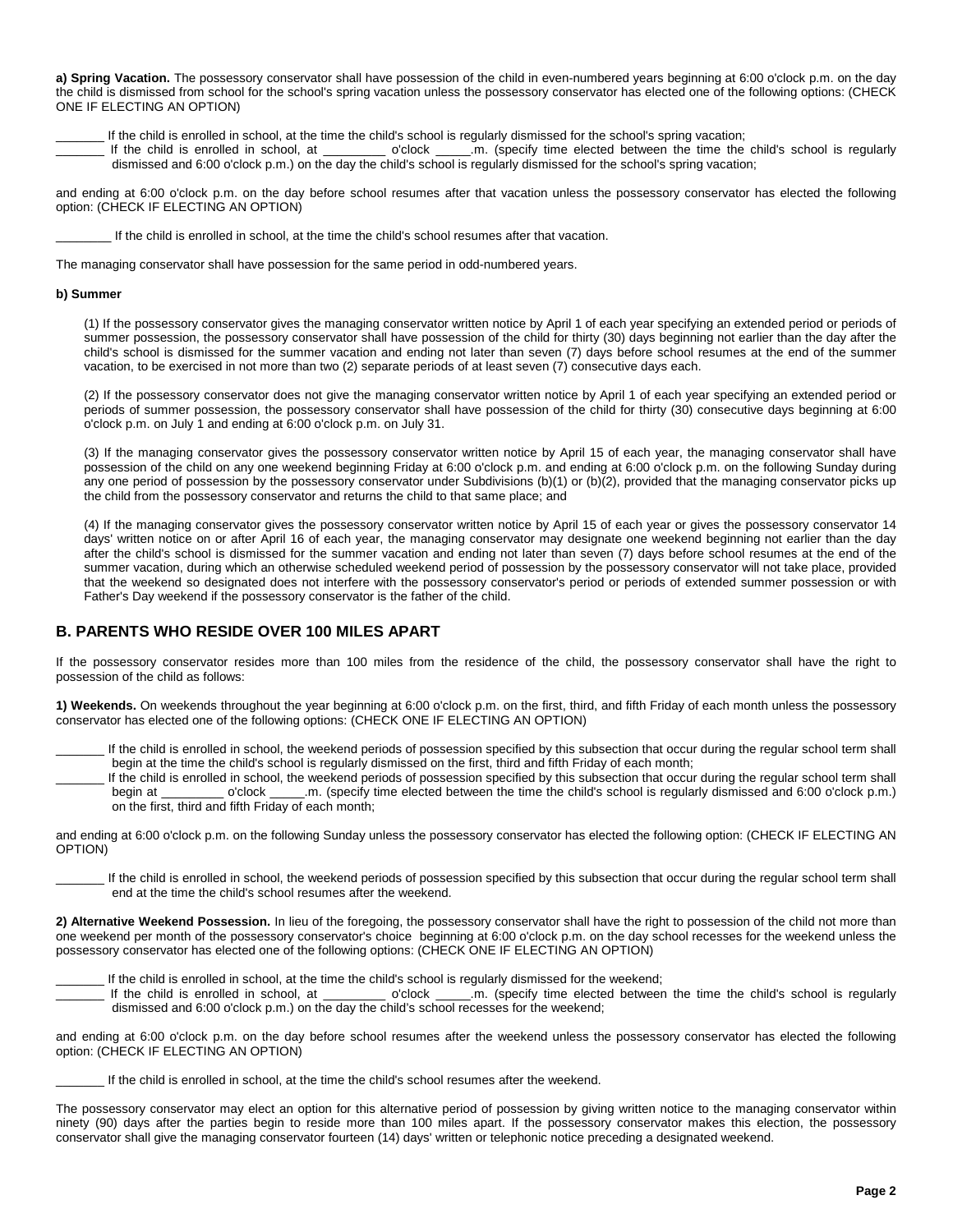**3) Weekend Possession Extended By Holiday.** If a weekend period of possession of the possessory conservator coincides with a school holiday during the regular school term, or with a federal, state or local holiday during the summer months in which school is not in session, the weekend possession shall begin at 6:00 o'clock p.m. Thursday for a Friday holiday or school holiday unless the possessory conservator has elected one of the following options: (CHECK ONE IF ELECTING AN OPTION)

\_\_\_\_\_\_\_ At the time the child's school is regularly dismissed for a Friday holiday or school holiday;

\_\_\_\_\_\_ o'clock \_\_\_\_\_\_.m. (specify time elected between the time the child's school is regularly dismissed and 6:00 o'clock p.m.) on the day that the child's school is regularly dismissed for a Friday holiday or school holiday;

and ending at 6:00 o'clock p.m. on a Monday holiday or school holiday unless the possessory conservator has elected the following option: (CHECK IF ELECTING AN OPTION)

If the child is enrolled in school, at the time the child's school resumes after a Monday holiday or school holiday.

**4) Spring Vacation.** Each year beginning at 6:00 o'clock p.m. on the day the child is dismissed from school for the school's spring vacation unless the possessory conservator has elected one of the following options: (CHECK ONE IF ELECTING AN OPTION)

If the child is enrolled in school, at the time the child's school is regularly dismissed for the school's spring vacation;

If the child is enrolled in school, at \_\_\_\_\_\_\_\_ o'clock \_\_\_\_\_.m. (specify time elected between the time the child's school is regularly dismissed and 6:00 o'clock p.m.) on the day the child's school is regularly dismissed for the school's spring vacation;

and ending at 6:00 o'clock p.m. on the day before school resumes after that vacation unless the possessory conservator has elected the following option: (CHECK IF ELECTING AN OPTION)

If the child is enrolled in school, at the time the child's school resumes after that vacation.

#### **5) Summer**

(a) If the possessory conservator gives the managing conservator written notice by April 1 of each year specifying an extended period or periods of summer possession, the possessory conservator shall have possession of the child for 42 days beginning not earlier than the day after the child's school is dismissed for the summer vacation and ending not later than seven (7) days before school resumes at the end of the summer vacation, to be exercised in not more than two (2) separate periods of at least seven (7) consecutive days each.

(b) If the possessory conservator does not give the managing conservator written notice by April 1 of each year specifying an extended period or periods of summer possession, the possessory conservator shall have possession of the child for 42 consecutive days beginning at 6:00 o'clock p.m. on June 15 and ending at 6:00 o'clock p.m. on July 27.

(c) If the managing conservator gives the possessory conservator written notice by April 15 of each year, the managing conservator shall have possession of the child on any one weekend beginning Friday at 6:00 o'clock p.m. and ending at 6:00 o'clock p.m. on the following Sunday during any one period of possession by the possessory conservator under Subdivisions (5)(a) or (5)(b), provided that if a period of possession by the possessory conservator exceeds thirty (30) days, the managing conservator may have possession of the child under the terms of this subdivision on any two (2) nonconsecutive weekends during that time period, and further provided that the managing conservator picks up the child from the possessory conservator and returns the child to that same place; and

(d) If the managing conservator gives the possessory conservator written notice by April 15 of each year, the managing conservator may designate 21 days beginning not earlier than the day after the child's school is dismissed for the summer vacation and ending not later than seven (7) days before school resumes at the end of the summer vacation, to be exercised in not more than two (2) separate periods of at least seven (7) consecutive days each, during which the possessory conservator may not have possession of the child, provided that the period or periods so designated do not interfere with the possessory conservator's period or periods of extended summer possession or with Father's Day weekend if the possessory conservator is the father of the child.

# **C. HOLIDAY POSSESSION**

The following provisions govern possession of the child for certain specific holidays and supersede conflicting weekend or Thursday periods of possession without regard to the distance the parents reside apart. The possessory conservator and managing conservator shall have rights of possession of the child as follows:

## **1) Christmas**

(a) The possessory conservator shall have possession of the child in even-numbered years beginning at 6:00 o'clock p.m. on the day the child is dismissed from school for the Christmas school vacation unless the possessory conservator has elected one of the following options: (CHECK ONE IF ELECTING AN OPTION)

If the child is enrolled in school, at the time the child's school is regularly dismissed for the Christmas vacation;

If the child is enrolled in school, at \_\_\_\_\_\_\_\_ o'clock \_\_\_\_.m. (specify time elected between the time the child's school is regularly dismissed and 6:00 o'clock p.m.) on the day the child's school is regularly dismissed for the Christmas vacation;

and ending at noon on December 28. The managing conservator shall have possession for the same period in odd-numbered years.

(b) The possessory conservator shall have possession of the child in odd-numbered years beginning at noon on December 28 and ending at 6:00 o'clock p.m. on the day before school resumes after that vacation unless the possessory conservator has elected the following option: (CHECK IF ELECTING AN OPTION)

\_\_\_\_\_\_\_\_ If the child is enrolled in school, at the time the child's school resumes after the Christmas vacation.

The managing conservator shall have possession for the same period in even-numbered years.